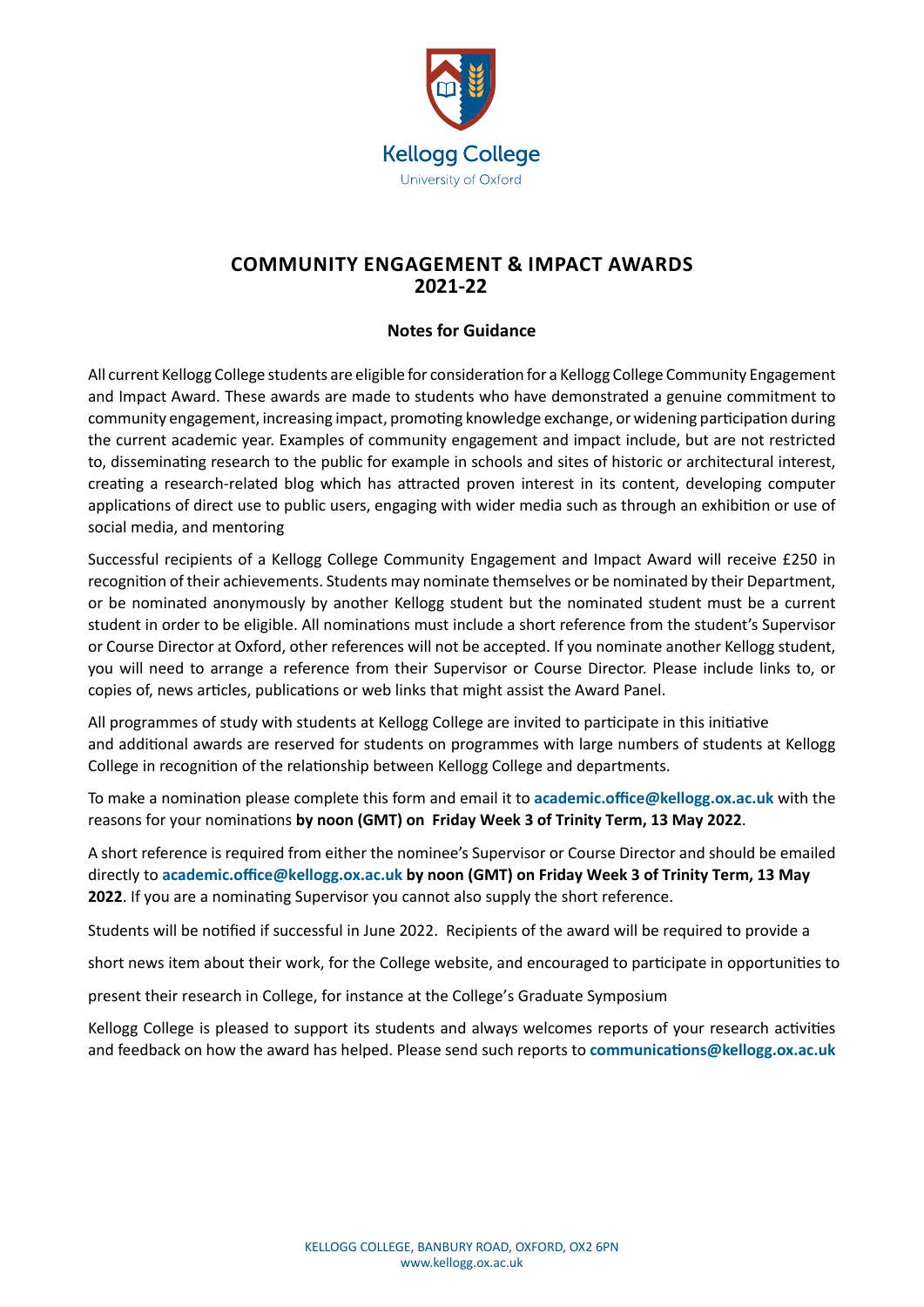

## **COMMUNITY ENGAGEMENT AND IMPACT AWARD Nomination Form 2021-2022**

Nominator's Name: Nominator's Email Address: I am: Nominating myself Nominating a student in my department Nominating another Kellogg student Nominee's Name: Programme of Study:

## *Nominator's Statement*

Please explain briefly why this Nominee is deserving of a Kellogg College Community Engagement and Impact Award giving examples of both community engagement and increasing impact or promoting knowledge exchange or widening participation during this academic year. Please provide web links or copies of supporting information that may assist the Awarding Panel.